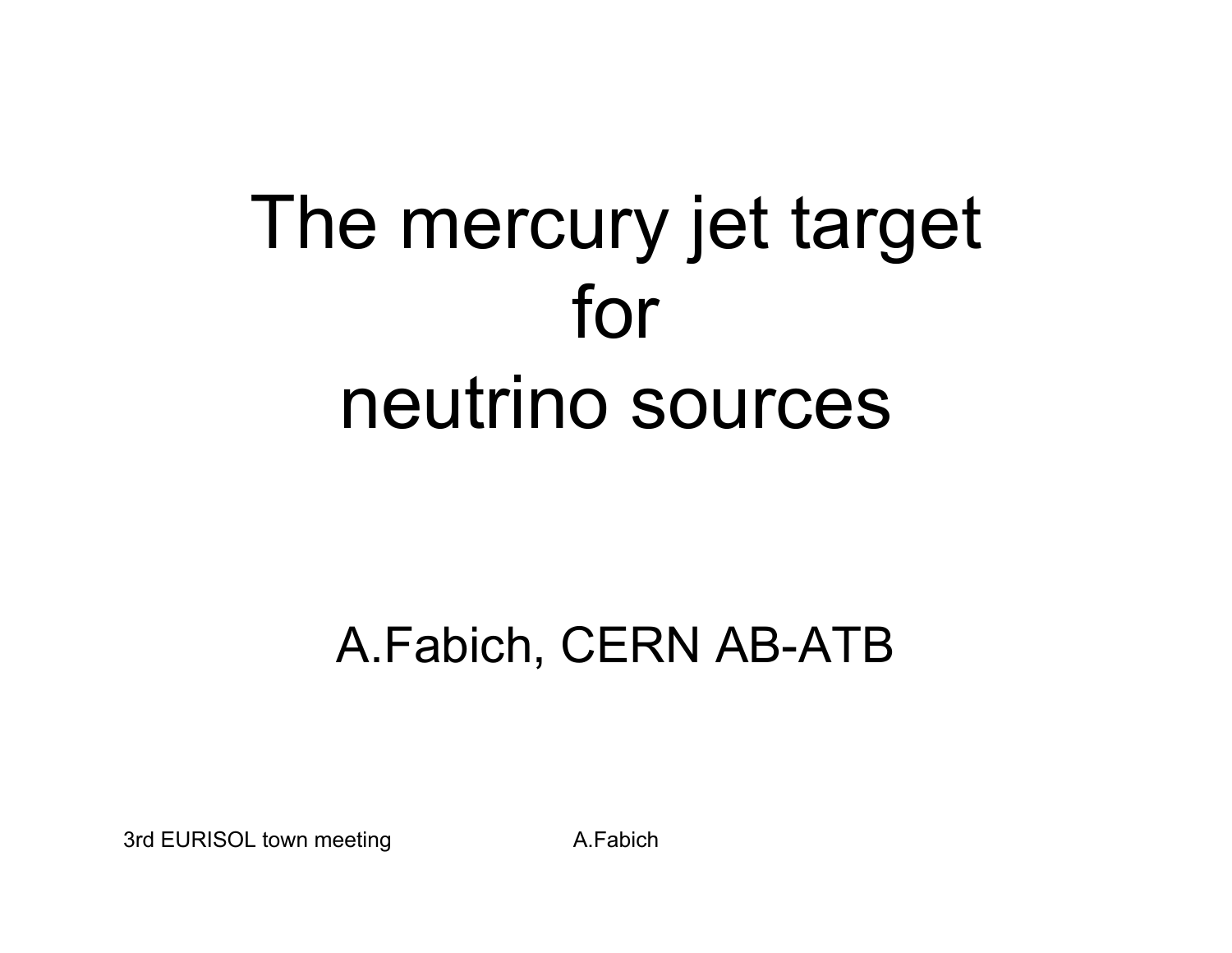### The Neutrino Factory

- •Production process:  $\mathsf{p}\, \texttt{+}\, \mathsf{p}\, \rightarrow \pi^{\scriptscriptstyle{\pm}} \rightarrow \mu^{\scriptscriptstyle{\pm}} \,\texttt{+}\, \mathsf{v}_{\scriptscriptstyle{\mu}}$  $e^{\pm} + v_{e} + v_{\mu}$
- •Ultimate tool for neutrino physics
- •Physics demand 4 MW proton beam
	- Pion yield is in first order a function of the beam power only
- •"smaller" ν-sources: super beam (CNGS, MINOS, …)



Target for a primary 4 MW proton beam in order to produce pions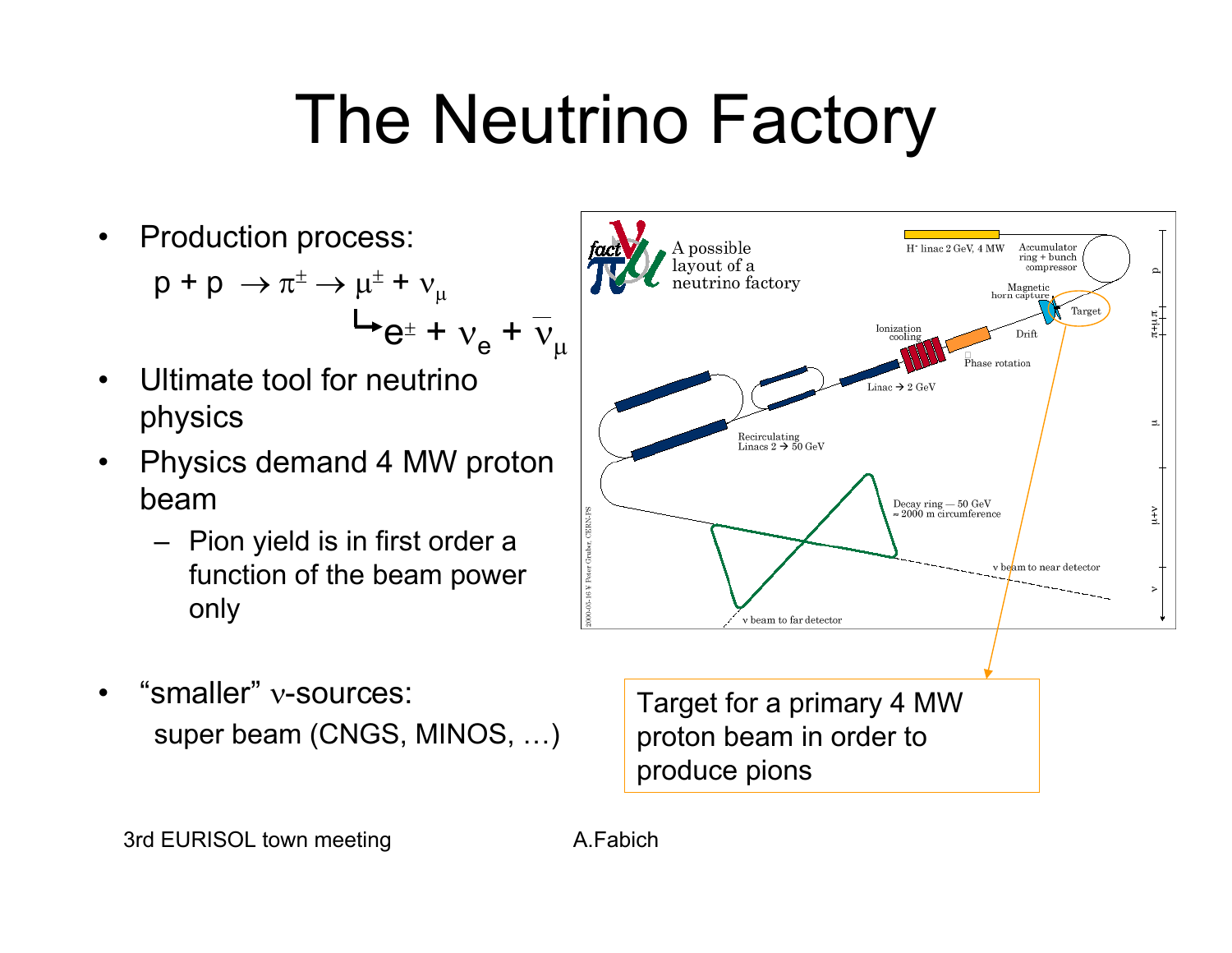#### Target Station

- Focusing device Magnetic horn
- Also used in superbeams



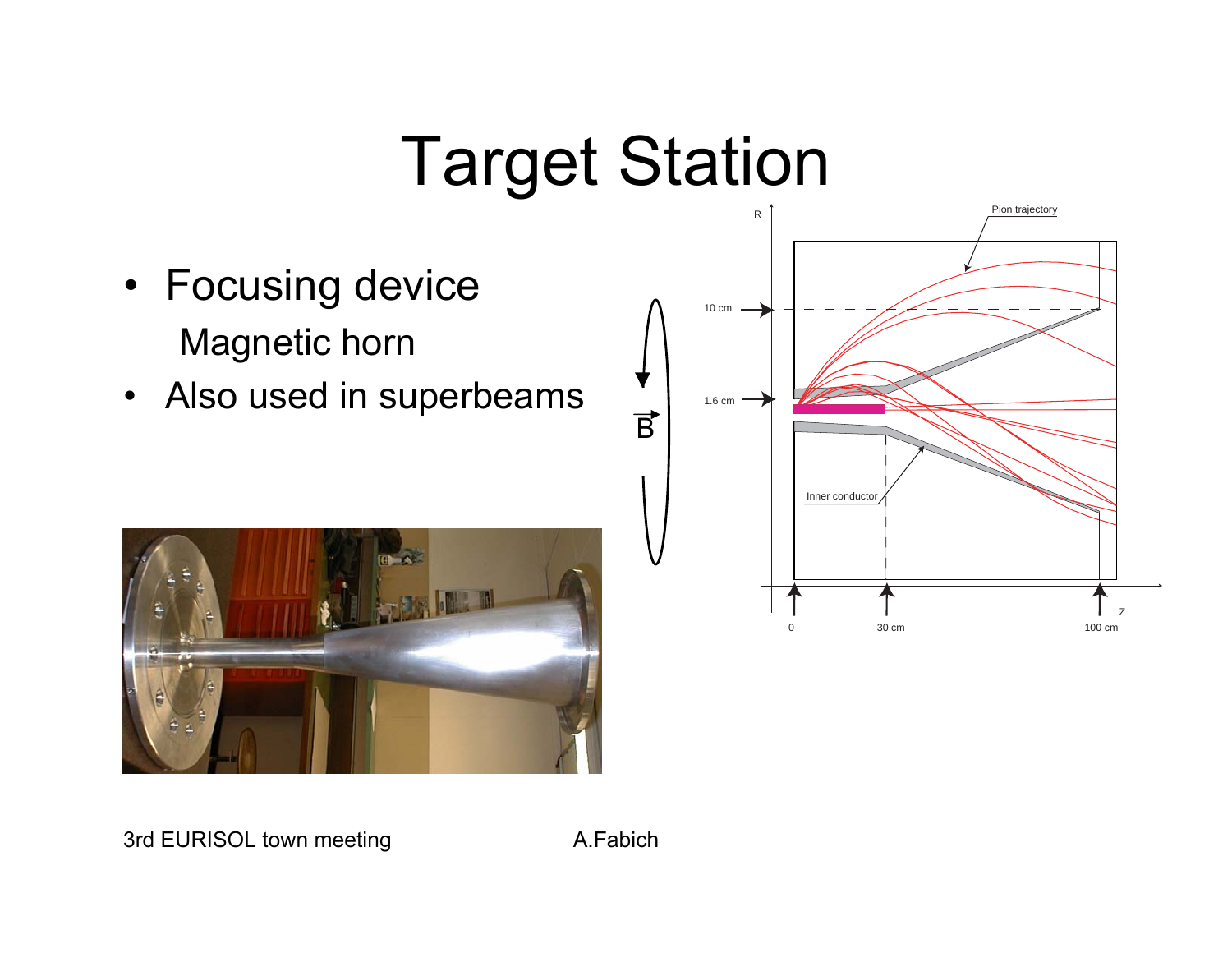## A target for pion production

- Size:
	- compromise between production and reabsorption
	- Point like source preferred (High density material)

$$
\Rightarrow \text{Length}_{target} \approx 2 \ \lambda_I
$$
  

$$
\Rightarrow \varnothing_{target} \approx \text{few cm}
$$

similar to a neutron converter?!?!

•High Z material increases pion yield

 $\Rightarrow$  lead, mercury, …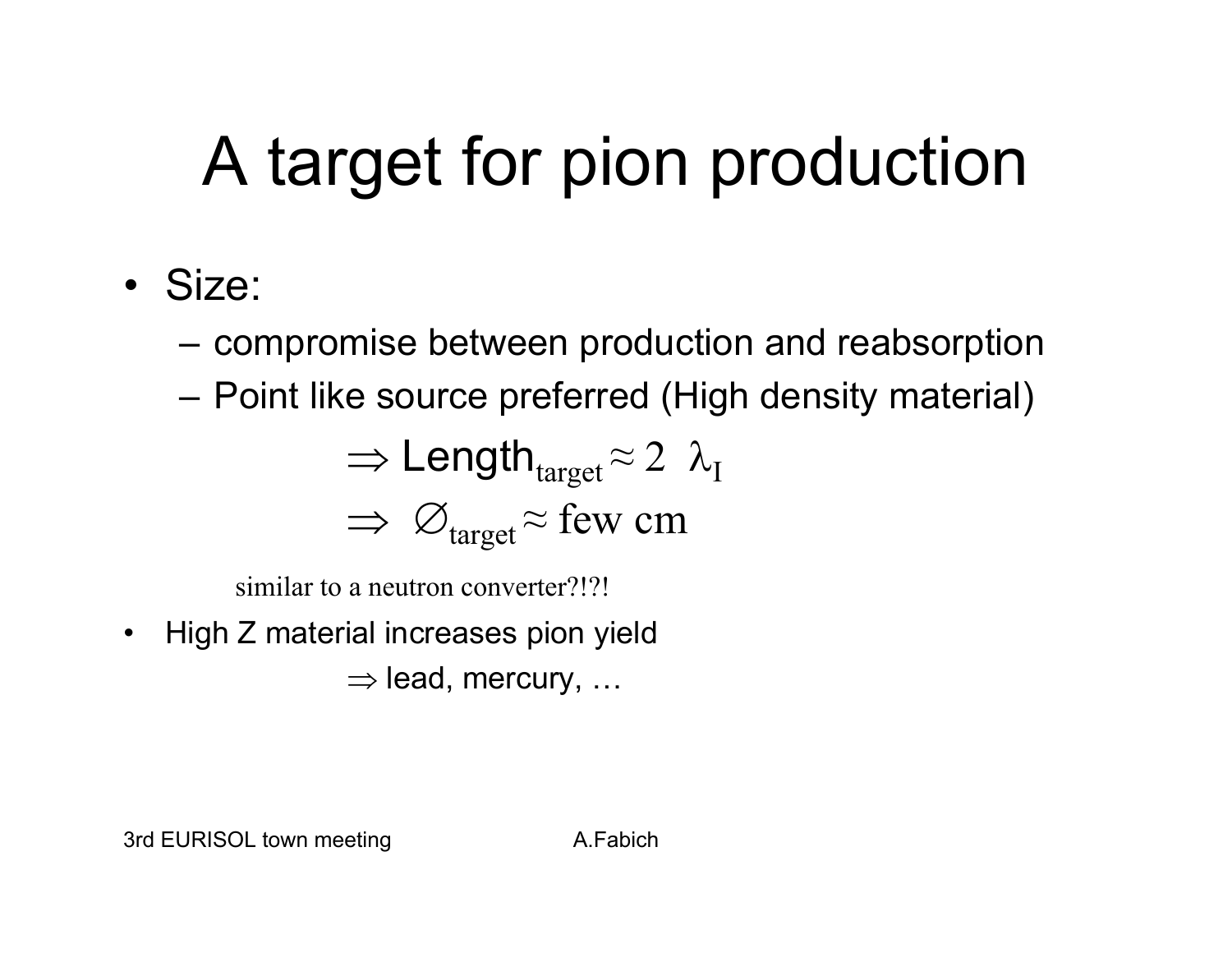## **Target Layout**

#### 1) Solid

- –Static rod
	- •Known technology
	- •Won't withstand 4 MW?
- –Granular target
- –Moving solid: rotating band/chain
	- • Analogon to rotary anode of X-ray tube
	- •mechanically feasible?

#### 2) Liquid

- – Internal stresses are no issue ⇔ replace with each proton pulse
- –Passive cooling



3rd EURISOL town meeting The A.Fabich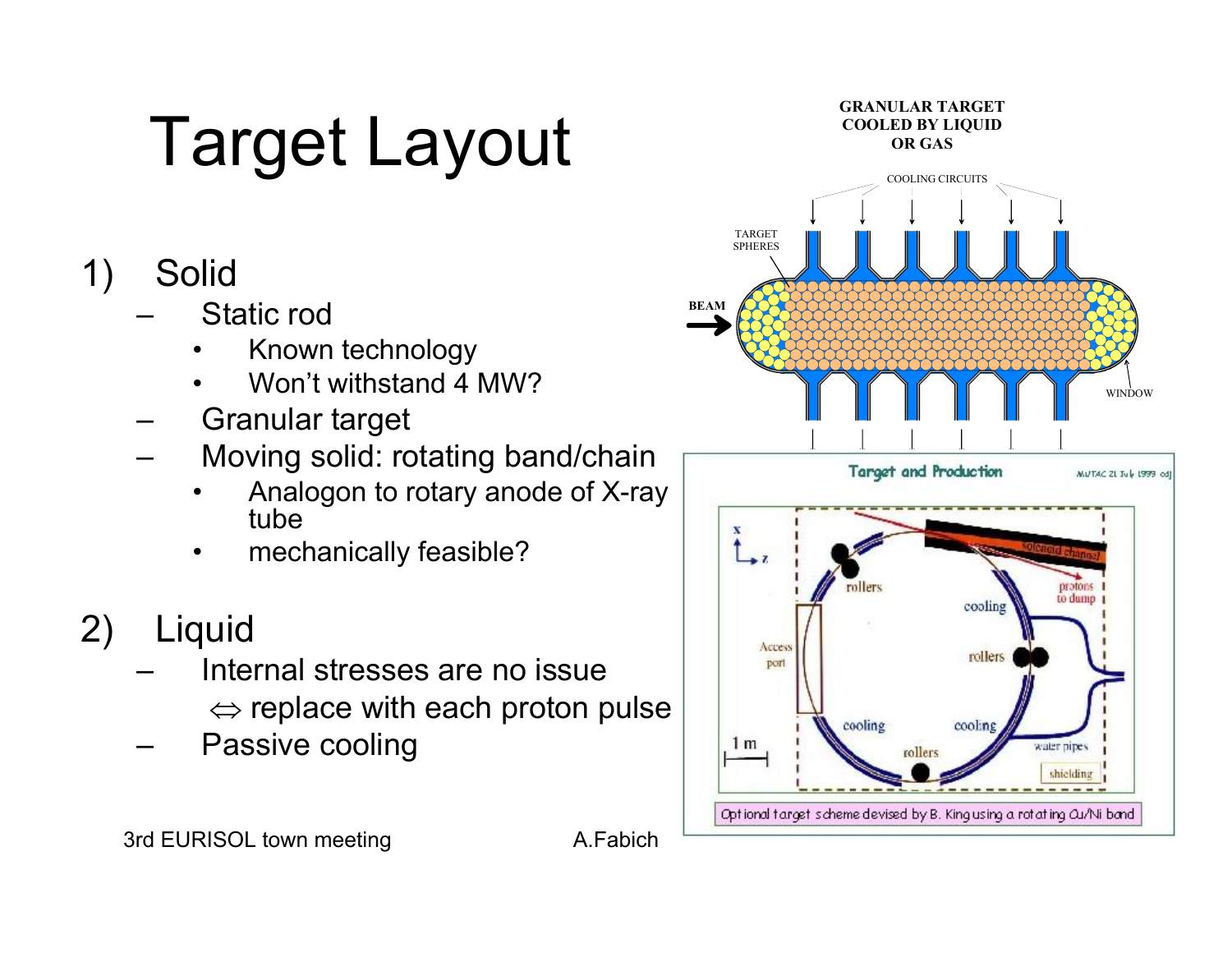#### Beam Window

**Critical Issue**

•

- – High energy deposition by primary beam In beam window
- –Cavitation induced in target material causes pitting and rapid failure of beam window







solution:

- staggering
- increase spot size

ISOLDE confined liquid target

3rd EURISOL town meeting A.Fabich

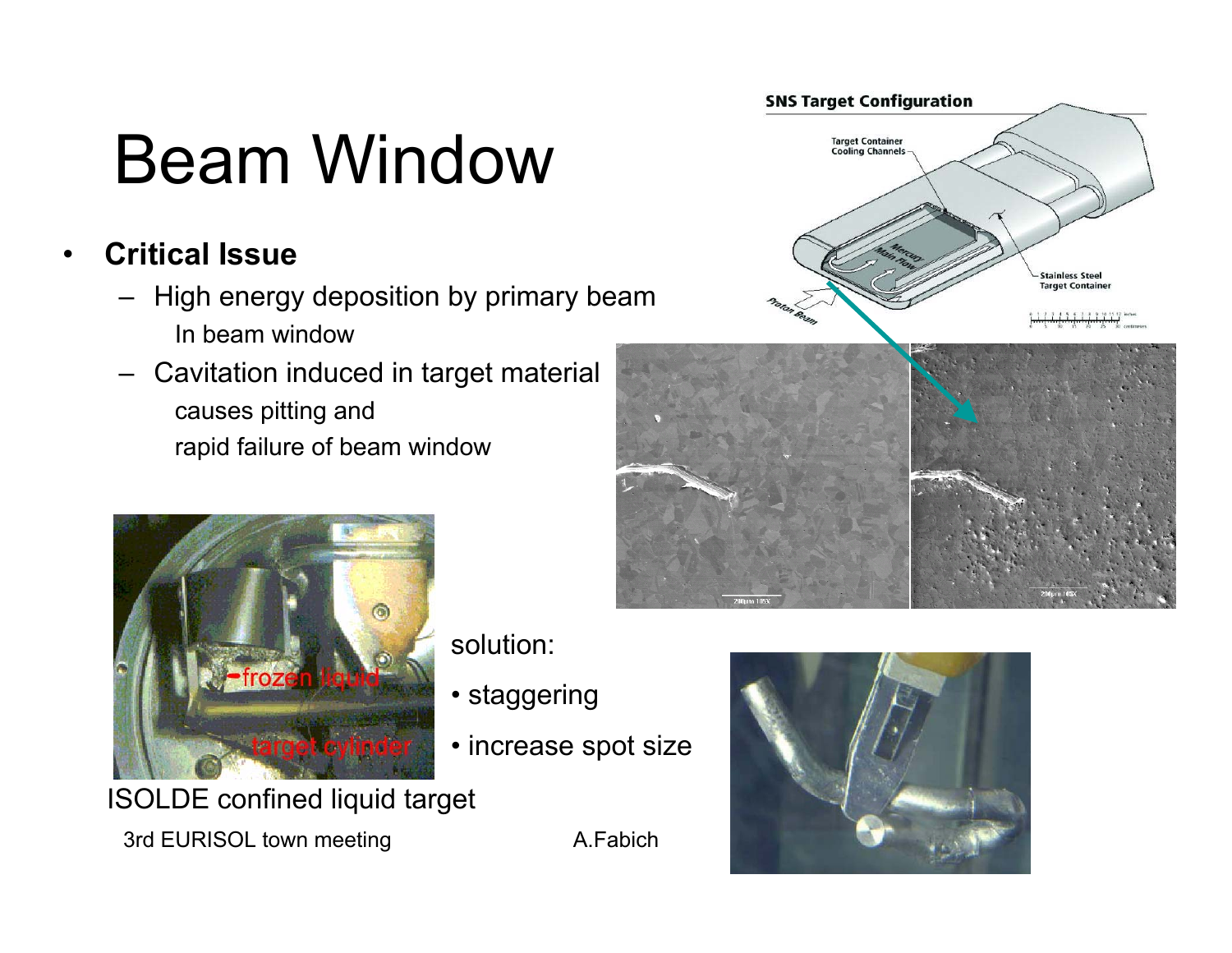### Target w/o Beam Window

#### avoid direct contact of target with beam window Mechanical Solution:

- 1) vat (with vertical beam)
- 2) jet (free flying target)

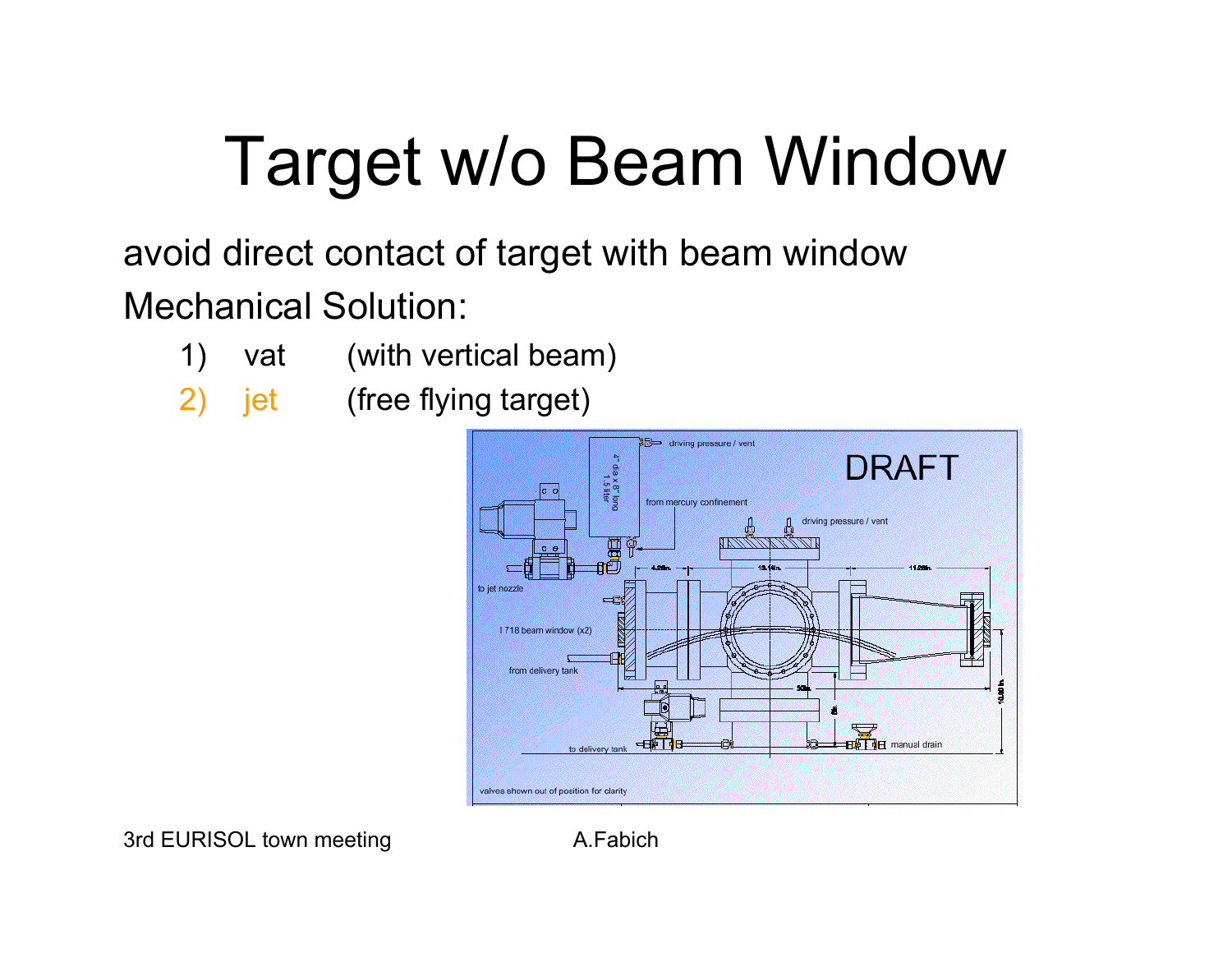### **Mercury**

- High Z
- Easily available
- Liquid at room temperature Very convenient for R&D
- Remove radioactive isotopes by distillation
- "only" compatible with INOX/Titanium

**Nominal jet parameters using mercury:**

- **intersection beam-target: L ≈ 30 cm**
- <sup>∅</sup>**target ≈ few cm**
- **v = 20 m/s (from repetition rate f=50 Hz)**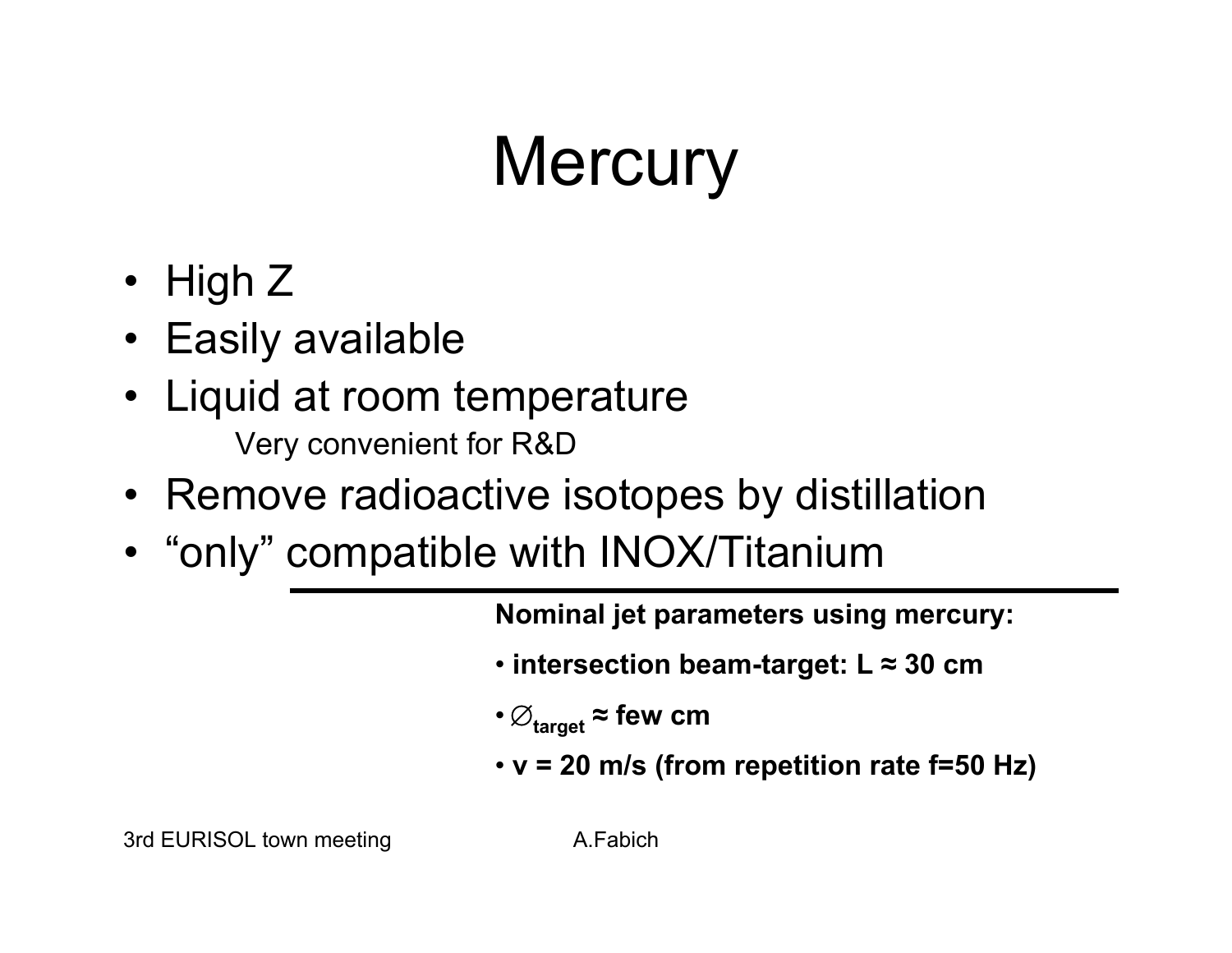# R&D

- • Investigate behavior of liquid targets with free surface
- $\bullet$ Observe surface movements
- •Done within last two years at CERN & BNL
	- Experimental conditions one order of magnitude below nominal parameters
- •Exp. target configurations
	- Static: **thimble & trough** simplify experimental setup

**jet**



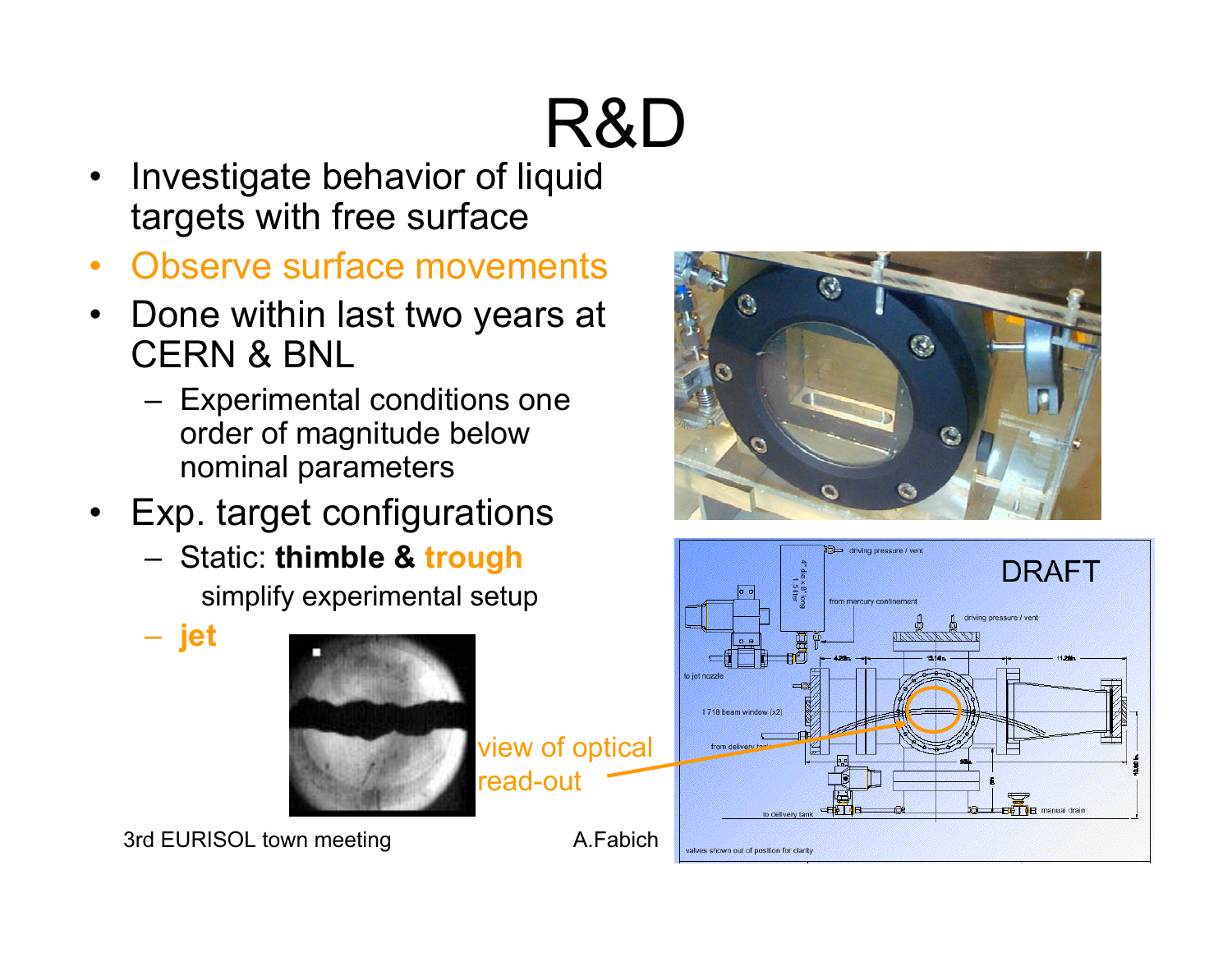

#### *Jet test at BNL E-951*

K. Mc Donald, H. Kirk, A. Fabich, J.Lettry

Event #11 25th April 2001



P-bunch:

Hg-jet :

 $7\times10^{12}$  ppb 100 ns $\rm t_o^{}=$   $\sim 0.45~\rm ms$ diameter 1.2 cm jet-velocity 2.5 m/s perp. velocity  $\sim$  5 m/s



#### Picture timing [ms] 0.000.754.5013.00



3rd EURISOL town meeting A.Fabich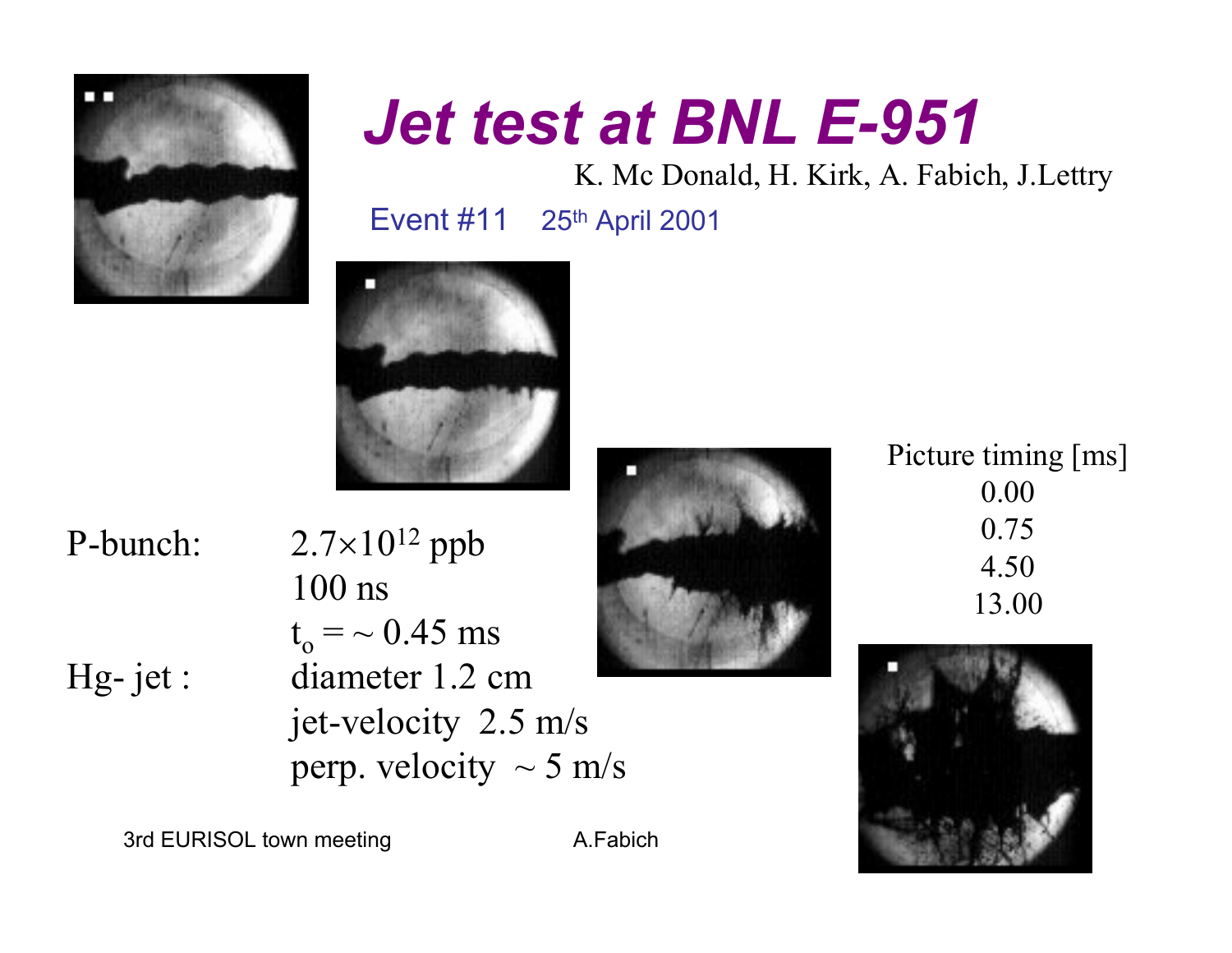#### Experimental Results

1) Scaling laws for splash velocity in order to extrapolate to nominal parameters

> Beam variables: pulse intensity, spot size, pulse length, pulse structure, beam position



 $10$  $12$ 

я

 $14 - 16$ 

pulse length  $[\mu s]$ 

2) Benchmark for simulation codes